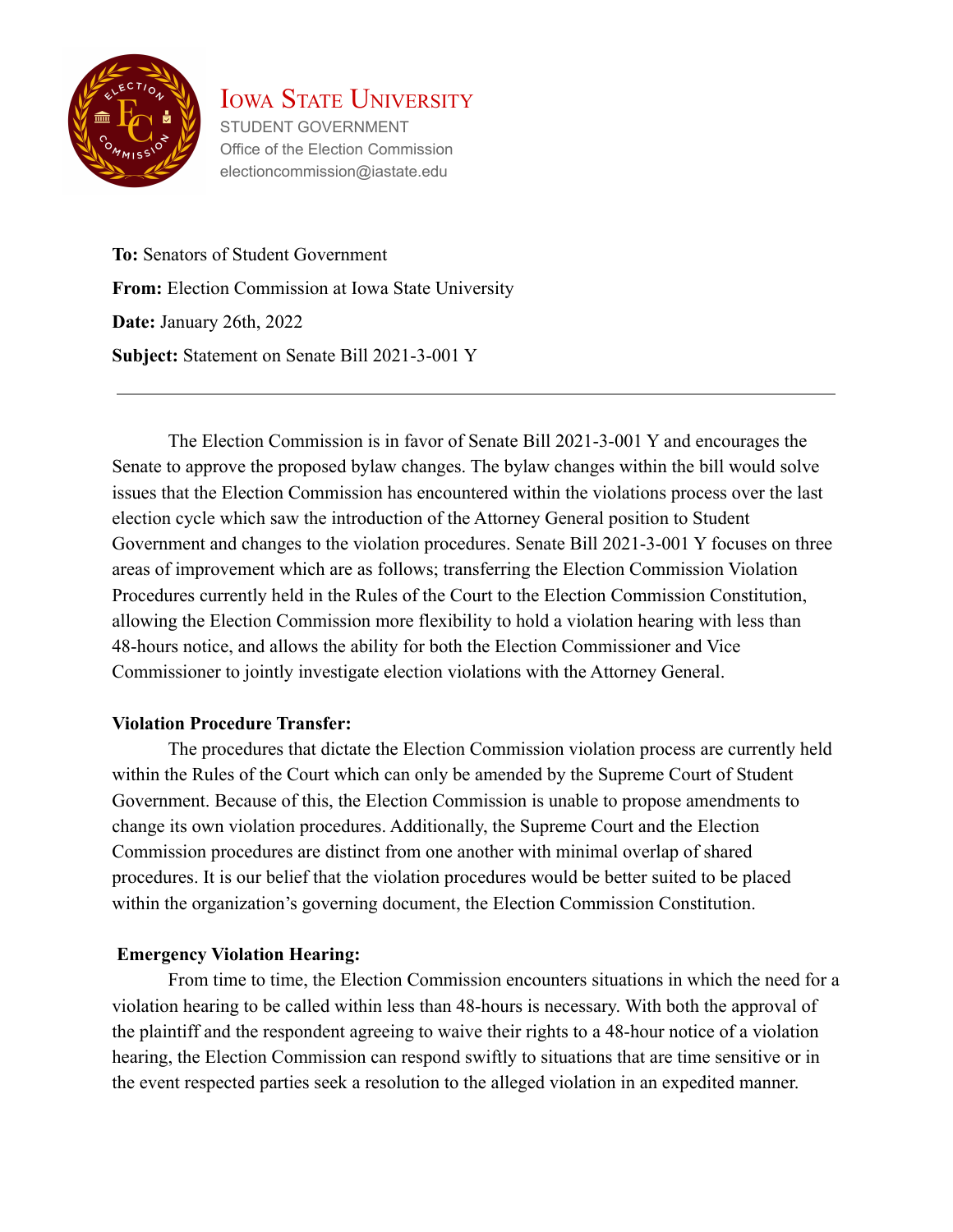

STUDENT GOVERNMENT Office of the Election Commission electioncommission@iastate.edu

#### **Joint Investigatory Powers:**

#### *Management of Liability & Institutional Knowledge*

The Election Commission is responsible for conducting and administering Student Government elections, the organization is therefore responsible for managing liability of events and activities that take place under its jurisdiction according to the policies set forth by Student Engagement. To ensure that the Election Commission is able to properly oversee and manage liability in accordance with university policy, Election Commission leadership and advisors need to be acutely aware of incidents that occur during the election cycle including knowledge of possible breaches of university policy, and be able to respond to such incidents in an expeditious and efficient manner. Additionally, activities of the election cycle requires the Election Commission to navigate a large and complex array of university policies such as those overseen by ISU Trademark, ISU Event Management, ISU Risk Management Office, Campus Organization Accounting, ISU Informational Technology Department, ISU Department of Residence and Student Engagement. Members of the Election Commission, in addition to being experts in Student Government election law, have deep institutional knowledge and experience working with university policy that cannot be replicated by a single individual. Allowing the Election Commissioner and Vice Commissioner to jointly investigate election violations with the Attorney General are necessary to ensure that the Election Commission fulfills its responsibility in the management of liability. Lastly, allowing the Election Commissioner and Vice Commissioner the ability to investigate, makes certain that investigations of alleged election violations would have the depth of knowledge needed to properly evaluate complaints and help to provide a thorough understanding of the incident.

#### *Injunctions & Reduction of Damage*

In cases in which the Election Commission becomes aware of potential violations of election law, the Election Commissioner, Vice Commissioner and Violations Committee have the authority to issue injunctions to cease specific actions of a campaign. This authority is used to prevent potential violations from continuing to occur while the matter is being investigated. Injunctions are utilized to reduce potential damage inflicted on the integrity of the election process. To best reduce potential damage caused by election violations, the Election Commission must be aware of potential violations in a timely manner, and have sufficient knowledge of the situation to properly warrant an issuance of an injunction. Having the Election Commissioner and Vice Commissioner jointly investigate election violations in collaboration with the Attorney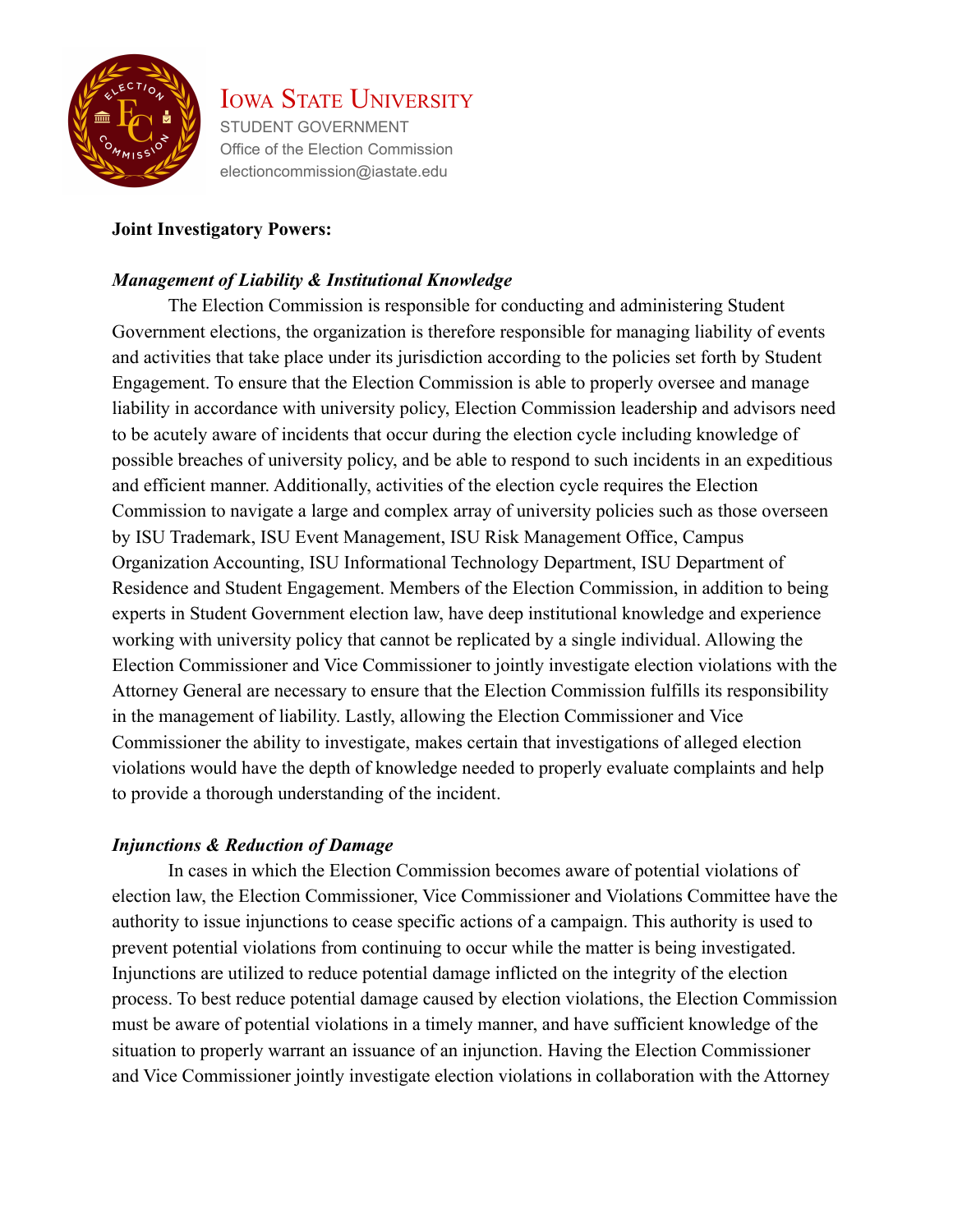

STUDENT GOVERNMENT Office of the Election Commission electioncommission@iastate.edu

General, would ensure that the Election Commission is able to make informed decisions on the utilization of injunctions.

#### *Violation Process Safeguards*

The Election Commission violation process has procedural safeguards to ensure that the roles of Election Commissioner and Vice Commissioner do not improperly influence the decisions of Election Commission members throughout the violations process. The Election Commissioner does not have speaking privileges or voting power within the violations process. The Vice Commissioner will also be required to relinquish the duties of the chair for the duration of a case in the event they must present findings of the investigatory report during a violation hearing. When investigating an election complaint jointly with the Attorney General, the Election Commissioner and Vice Commissioner will only be allowed to seek and gather information from relevant parties and to authenticate the accuracy of such information. The Election Commissioner and Vice Commissioner will not be allowed to draw conclusions based upon the information gathered through the investigation within the formal report, which is provided to all members of the Commission in addition to the plaintiff and respondent prior to the scheduled violation hearing, nor be able to provide an opinion on the actions the Commission should undertake regarding the violation complaint during the violation hearing. The purpose of the Election Commissioner or Vice Commissioner presenting the findings laid out in the investigatory report at the beginning of the violation hearing in the event the Attorney General is not available, is to provide the necessary background of the case to the public that is currently being seen before the body. Additionally, the violation process does not contain a cross examination process.

#### *Case Weightload & Scheduling of Hearings*

The caseload of the Election Commission from year to year is highly variable, in 2019 the Election Commission oversaw fourteen violation hearings over the course of the four week election cycle, while in 2020 it saw only four during the same period. In years where the caseload of violation complaints are substantial, it would be challenging for the Attorney General to provide adequate time and resources in investigating multiple cases at one time. Having the Election Commissioner and Vice Commissioner be available to assist would ensure that violation complaints are investigated and processed in a timely manner. Last year, the time between the submission of a violation complaint and a violation hearing grew substantially longer (1-2 weeks) than the traditional 48-hour standard due to the limited availability of the Attorney General to meet when the Election Commission would have enough members to establish a